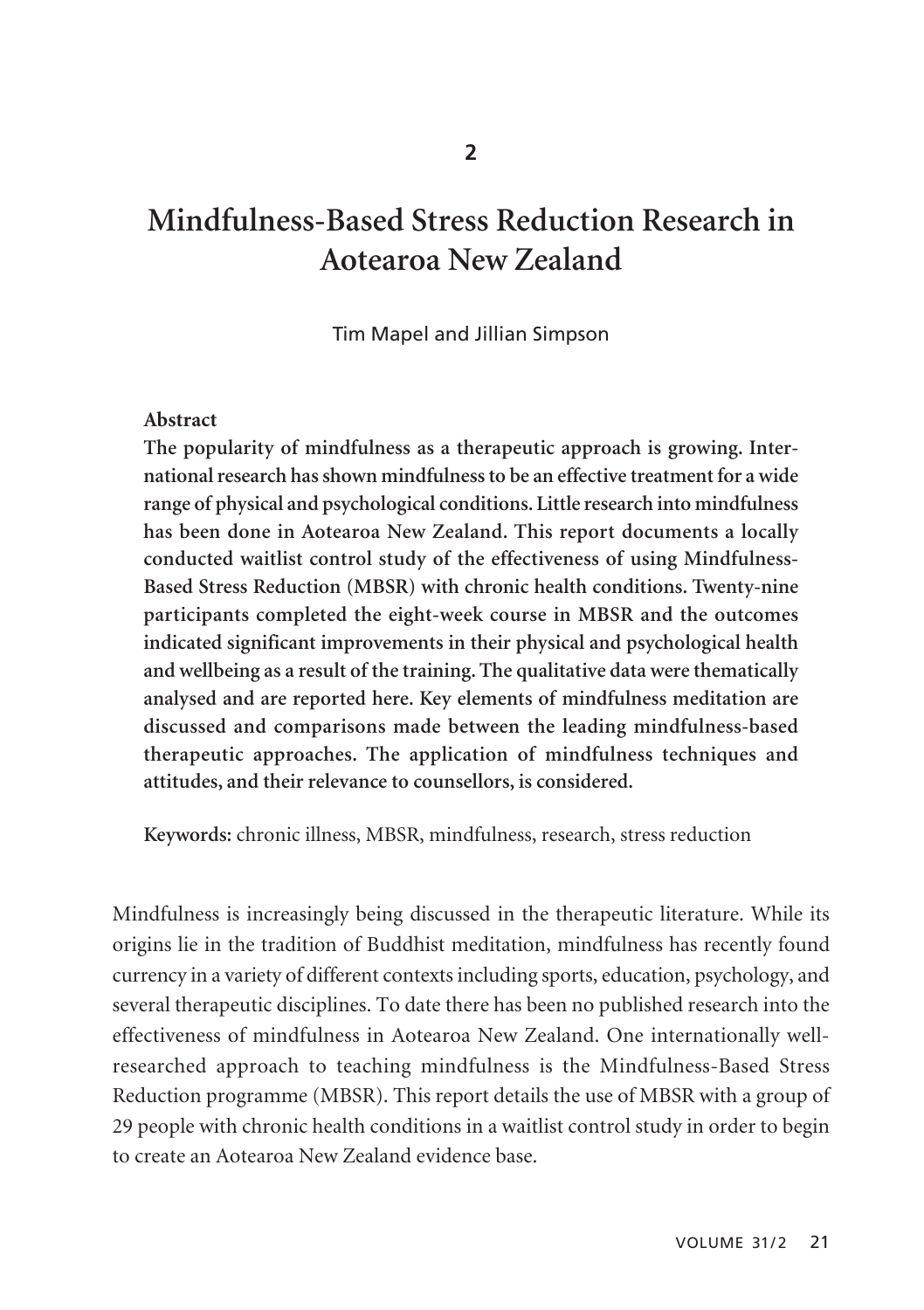Counsellors and other health professionals may find themselves working with people with chronic illness and supporting them in developing effective coping strategies to deal with the effects of their illness. With its emphasis on mindfully accepting and opening to life in the present moment, MBSR is one approach that counsellors may find useful. While offered as a group education programme, it contains elements that are transferable to more traditional counselling settings. This article begins by considering the origins of MBSR and defining mindfulness. It then considers the use of mindfulness in other therapeutic approaches, focusing on Dialectical Behaviour Therapy (DBT), Acceptance and Commitment Therapy (ACT), and Mindfulness-Based Cognitive Therapy (MBCT), which have been called the Third Wave of behavioural therapies (Segal, Teasdale, & Williams, 2004). The methodology of the study is then discussed, and the qualitative results presented. The quantitative data from the study are reported elsewhere (Simpson & Mapel, 2011). Two case studies are presented, followed by a discussion of the findings, the study's limitations, and considerations for counselling practice.

# **Origins of MBSR and definition of mindfulness**

Mindfulness is one of the key features of Buddhist meditation, which has a rich 2500 year history, yet its essence is universal (McKay, Wood, & Brantley, 2007). As Eastern practices became better known in the West during the 1970s, mindfulness was identified as a core component of Buddhist meditation that could be taught and utilised without reference to the ritual and religious elements of the larger Buddhist tradition. In 1979, Jon Kabat-Zinn, a neurobiologist working within the Massachusetts Medical School, developed the MBSR programme to help people with a range of physical illnesses that could not be managed effectively by conventional medical treatment. The MBSR programme combines mindfulness meditation, Hatha yoga, and modern psychological and medical principles into a secular, eight-week educational programme that has now been delivered in many locations across the English-speaking world (Kabat-Zinn, 1990).

MBSR teaches participants to develop a new relationship with their physical and psychological pain and distress—an attitude of openness and acceptance rather than resistance and rejection. A large body of research data collected over the past 30 years now indicates that MBSR is an effective approach to alleviating suffering from physical and mental ill-health (Baer, 2003; Grossman, Niemann, Schmidt, & Walach, 2004).

Kabat-Zinn (1990) defined mindfulness as bringing one's complete attention to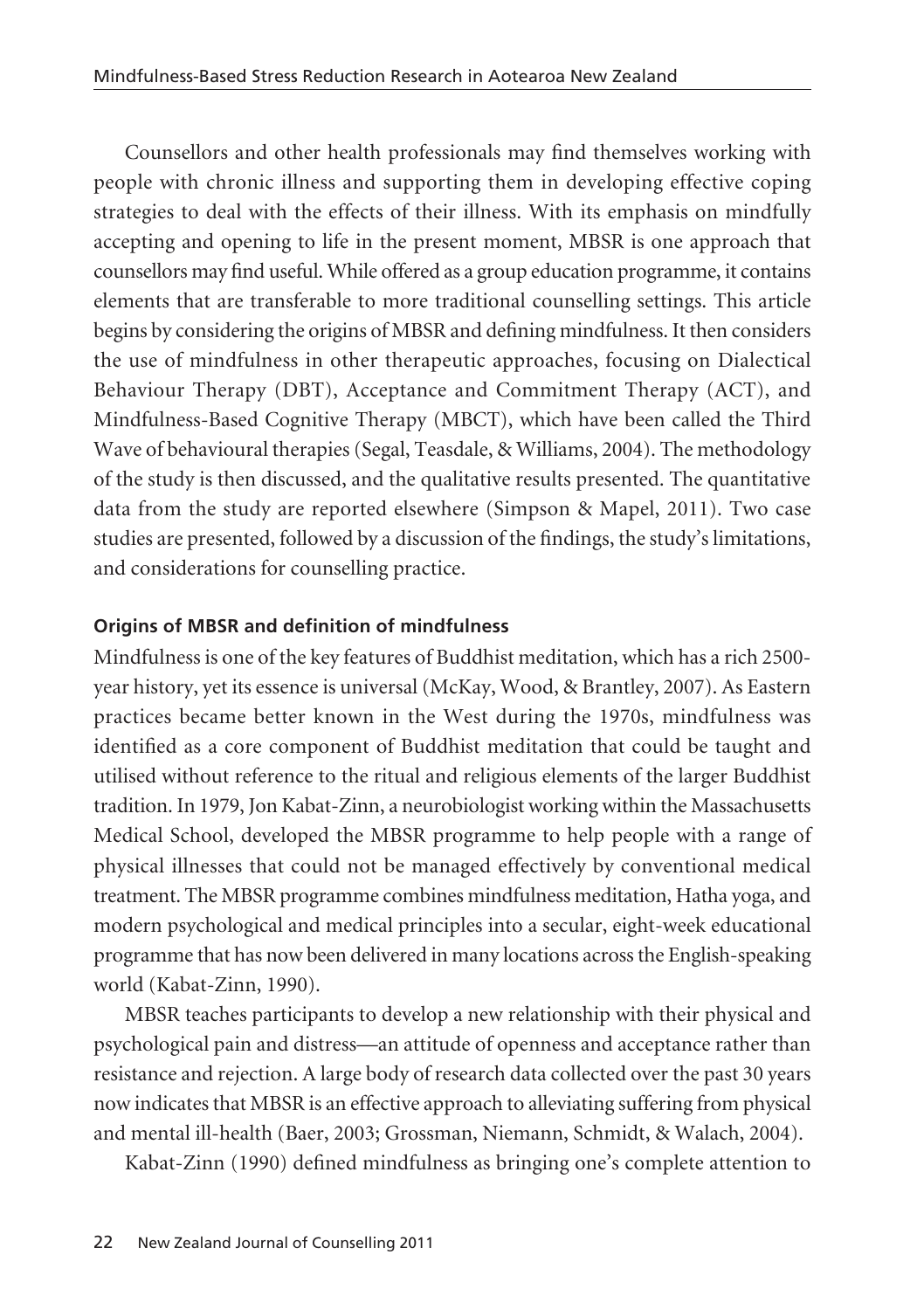the experiences occurring in the present moment in a non-judgemental or accepting way. Mindfulness is an innate ability of the human mind that can become stronger with practice and training. As Germer, Siegel, and Fulton (2005) put it: "Mindfulness is simply about being aware of where your mind is from one moment to the next, with gentle acceptance. This kind of simple attention can have a deeply transformative effect on our daily lives" (p. xiii). Developing a more mindful attitude toward pain and distress enables one to disengage from habitual thoughts and unhealthy behaviour patterns and to respond with more healthy alternatives (Brown & Ryan, 2003). In the MBSR programme, mindfulness is taught through formal meditation exercises in order to strengthen this reflexive attention, as well as by encouraging a general "mindful" attitude to everyday experience.

## **Literature review**

Mindfulness is a key feature of several recently developed therapeutic approaches in addition to MBSR. Dialectical Behaviour Therapy (DBT) was developed by Linehan (1993a), specifically targeting suicidal clients suffering from Borderline Personality Disorder (BPD). Linehan, a long-time Zen practitioner, wanted to devise a treatment that integrated meditation practice with a cognitive-behavioural approach. BPD clients "present with severe problems and intense misery. They are difficult to treat successfully," often leaving clinicians "feeling overwhelmed and inadequate" (Linehan, 1993a, p. 3). DBT is an intensive and comprehensive treatment approach for BPD sufferers and utilises mindfulness as one of its core skills. The core dialectic in its approach is between change and acceptance and it appreciates the paradox that "acceptance of change" is change in and of itself. Mindfulness is used particularly to promote greater self-acceptance (Follette, Palm, & Rasmussen Hall, 2004). DBT teaches mindfulness in terms of three "what" skills—observing, describing, and participating—and three "how" skills taking a non-judgemental stance, focusing on one thing at a time, and being effective (Linehan, 1993b). These mindfulness skills are taught in a year-long weekly skills group along with problem-solving and validation strategies as well as distress tolerance, emotion regulation, interpersonal effectiveness, and self-management skills. Individual therapy consists of applying these skills to the client's daily life.

Acceptance and Commitment Therapy (ACT) emerged from the behaviour analysis wing of psychology and is a synthesis of behavioural and CBT approaches (Hayes, Strosahl, & Wilson, 1999). The goal of ACT is for clients to achieve greater psychological flexibility in order to live their lives better according to their values and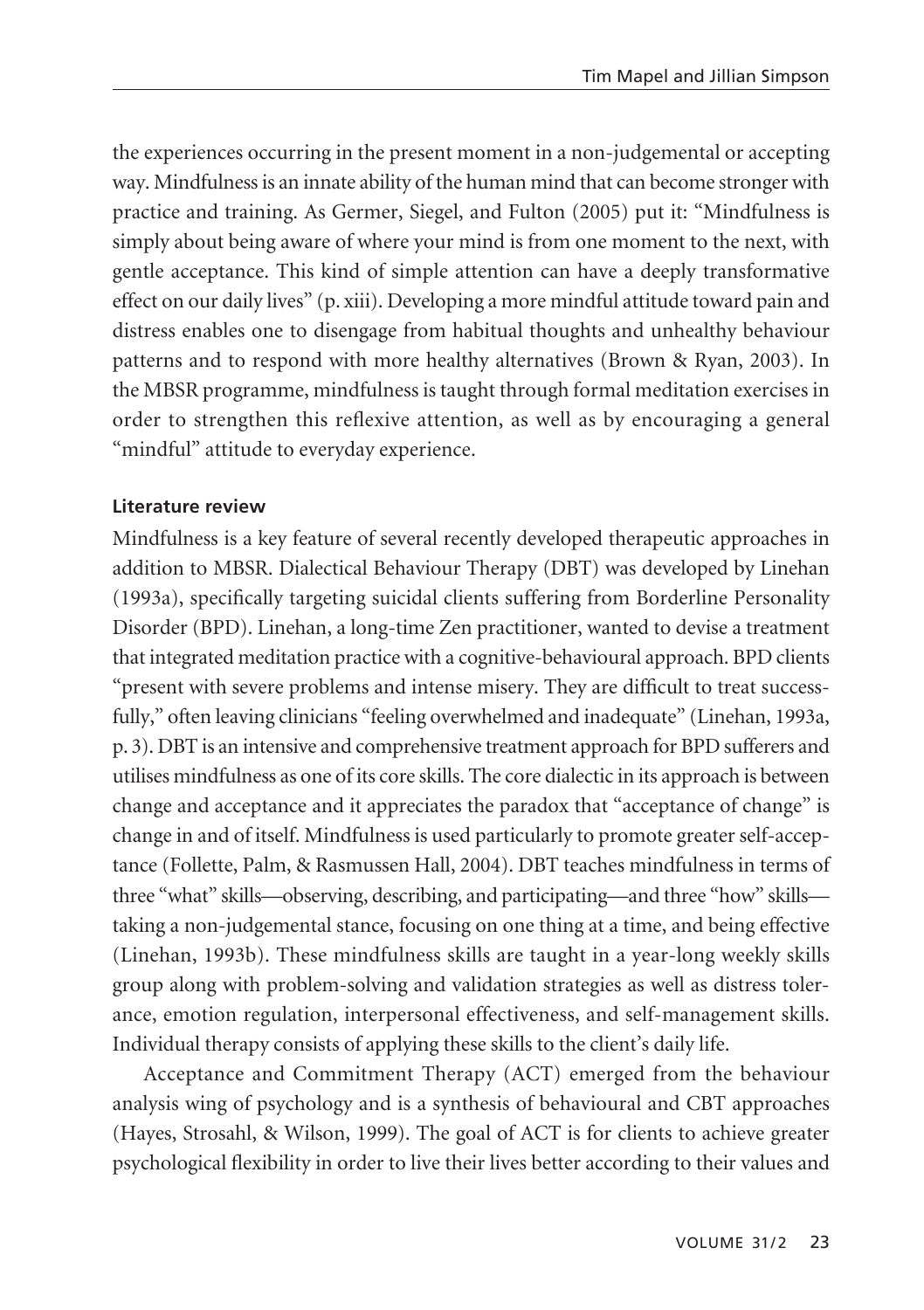purposes (Hayes, 2004). ACT emphasises a non-judgemental acceptance of all experience (including the irrational, negative, and psychotic) and encourages clients to become passionately interested in their lives according to their own values. Mindfulness skills are taught and serve as the foundation for the principles of acceptance, living in the present moment, and defusion skills. Defusion skills are the ability to step back from and externalise experience and the ability to see phenomena as separate from the person experiencing them. A strong emphasis is placed on accepting one's experience as it is, while simultaneously developing larger and more effective behaviour patterns that align with what the client really wants out of life. Therapy proceeds along the lines of exploring and implementing ever-widening cycles of defusion, acceptance, values, and engagement (Hayes, 2004). In this respect, ACT is as much a change-oriented therapy as an acceptance-oriented strategy.

Mindfulness-Based Cognitive Therapy (MBCT) developed through an attempt to incorporate aspects of MBSR with Cognitive Therapy (CT) for clients with depression (Segal, Williams, & Teasdale, 2002). While initially they believed they could graft mindfulness techniques onto a CT approach, Segal, Williams, and Teasdale were quickly confronted with their own difficulties in accepting negative thoughts, sensations, and feelings, and the requirement that MBSR trainers must be experienced mindfulness practitioners themselves. While the traditional cognitive therapy approach has been to try to change the *content* of the depressed person's thinking, the goal of Mindfulness-Based Cognitive Therapy is "to help individuals make a radical shift in their relationship to the thoughts, feelings, and bodily sensations that contribute to depressive relapse" (Segal et al., 2002, p. 65). This is done through becoming mindful of thoughts, feelings, and sensations as they arise in the present moment and learning to "decentre" from them in order to stop the habitual relapse process occurring. MBCT is offered in an eight-week-long group format, essentially the same as the MBSR programme but catering to the needs of depressed clients. In clinical trials, MBCT appears to halve the relapse and recurrence rate of clinically depressed clients (Segal et al., 2004).

While aimed at different client groups and delivered in different formats, MBSR, DBT, ACT, and MBCT all share mindfulness as a core component and embrace its central features: living in the present moment with openness and acceptance enables a more defused or decentred relationship to the content of one's experience to occur. This new mindful relationship provides the opportunity to *not* engage with negative habitual behaviour and instead to develop new, more healthy cognitive and behavioural choices. Mindfulness encourages people to become more self-aware and intimate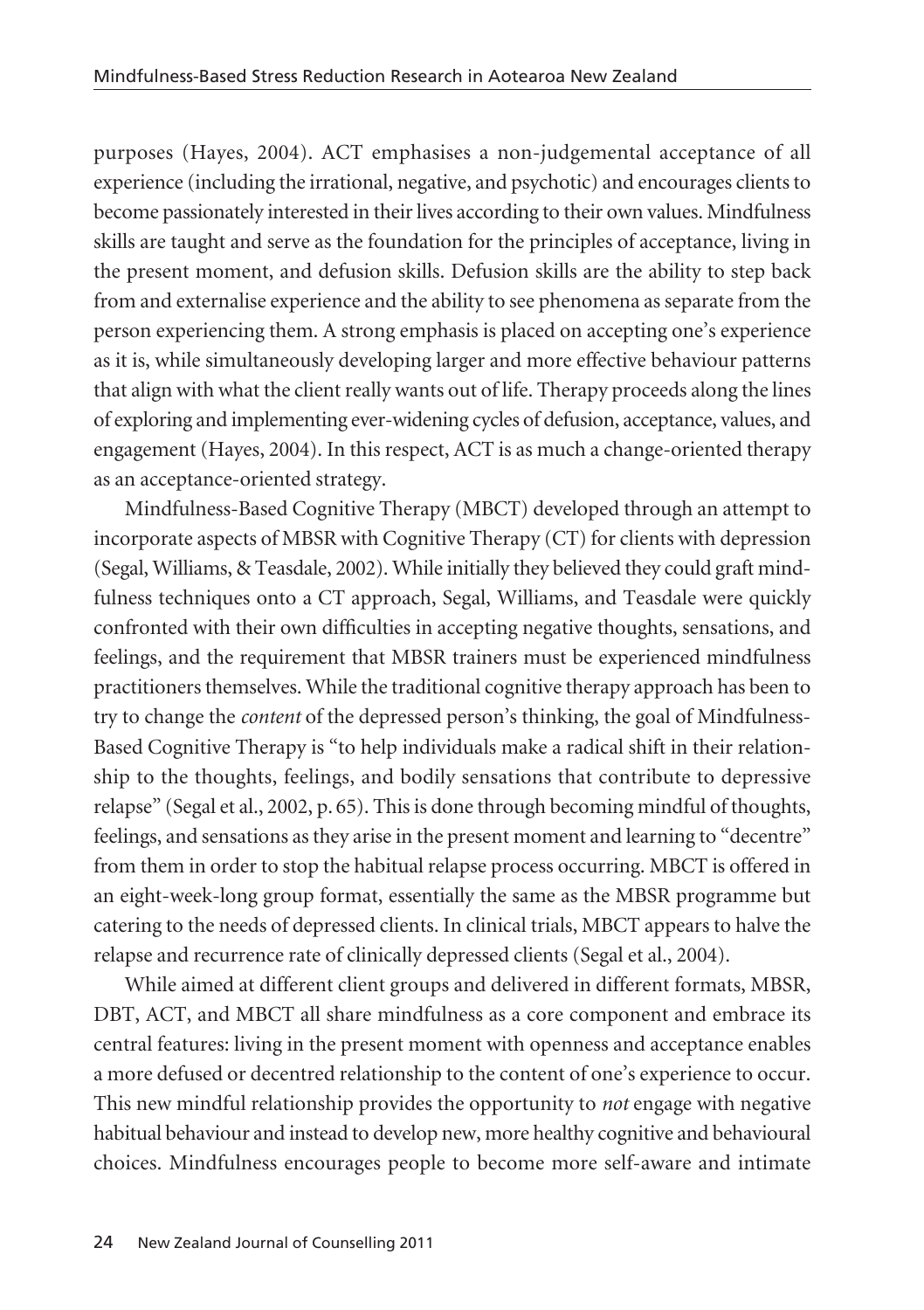with their own experience, and to learn not to judge, evaluate, or try to fix thoughts, sensations, or feelings as they arise moment by moment. This attitude is more akin to a way of being than a therapeutic technique, and takes patient, consistent training and practice to develop.

## **Methodology**

This study was designed to be a replication study of research (as yet unpublished) undertaken by a team working at the Waikato District Health Board, based in Hamilton, New Zealand. Their study explored whether MBSR could reduce the signs and symptoms of people with chronic physical illness and promote greater wellbeing. The purpose was to establish an Aotearoa New Zealand evidence base with findings that could contribute to the growing body of research internationally.

The current study was funded by the Hawke's Bay Medical Research Foundation with support from the Eastern Institute of Technology and senior clinicians at Hawke's Bay Hospital. The research team consisted of a registered nurse and a counsellor, both with extensive mindfulness meditation experience, and one formally trained in MBSR delivery. Because it was a replication study, the methodology was consistent with the Waikato study and the course content and delivery were consistent with Kabat-Zinn's (1990) original programme.

Recruitment was undertaken through GP and hospital channels and some local advertising. Thirty-seven potential participants contacted the researchers and under went a screening interview to ensure they met the participant criteria, which included having a stable chronic health problem (such as irritable bowel syndrome, chronic fatigue syndrome, hypertension, cardiac problems, pain, etc.); being an outpatient (able to travel to the hospital venue); being 20+ years old; possessing a good command of the English language; willingness to work cooperatively in a group setting; willingness and physical ability to participate in MBSR training, practise regularly, and keep an MBSR practice record; and being prepared to complete measures of psychological and physical health throughout the research process. The exclusion criteria included hearing, visual, and/or physical impairment or disability that would prevent full participation in MBSR training, regular practice, and/or keeping MBSR practice records; being currently acutely physically or mentally ill; being known to have a psychotic illness or personality disorder; drug and/or alcohol dependency; and being already involved in a regular meditation practice. One potential participant failed to meet the criteria. At the interview, informed consent was also obtained from those who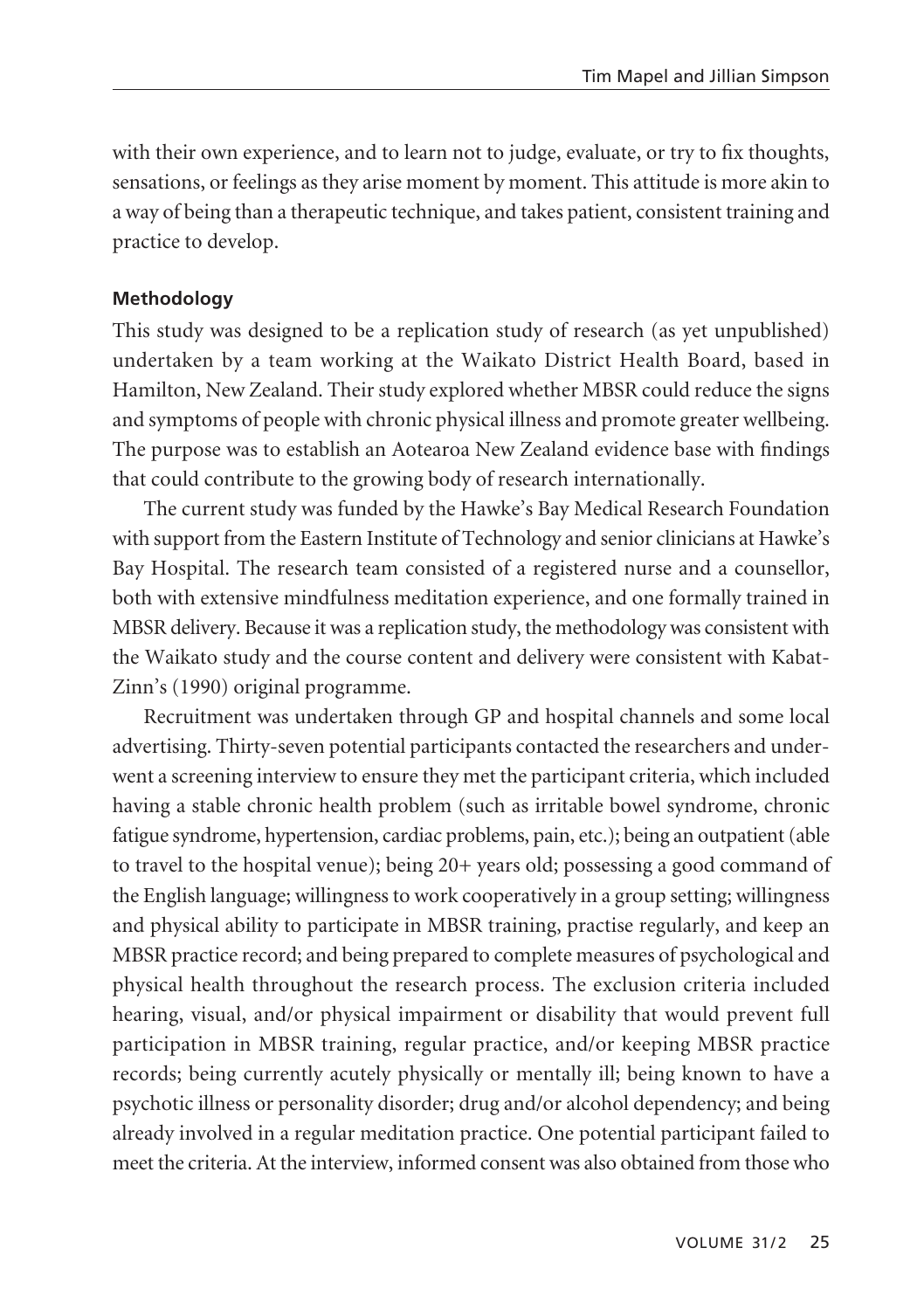qualified to participate. Thirty-six participants were randomly divided into two groups. One group would receive the MBSR training initially, followed by the second group receiving the same training according to a waitlist control research design. Four people who agreed to participate did not commence the study, one because of overseas travel, another because of being overcommitted. One had surgery pending, and the last person's letter was returned and they were therefore unable to be contacted. One person withdrew from Group 1 after commencement and two people withdrew from Group 2. Twenty-nine participants therefore completed the study and the findings are drawn from that pool.

Each participant filled out six internationally recognised self-report screening tools before commencement of the training, after the eight-week programme finished, and six months after the completion of their training. These screening tools measured physical and psychological health and wellbeing, and provided quantitative data allowing comparisons over time to investigate the effectiveness of the MBSR programme. The waitlist control design allowed for the comparison of the two groups with each other. It also enabled comparisons within the group that was "waiting," between the time they were initially screened and the time they commenced their training (generally about two months), to ascertain whether their post-training results were due to the MBSR programme or were just a factor of time. Qualitative data were collected via a questionnaire and in a focus group meeting with each group held six months after the completion of the programme. The focus groups were run by the authors and were guided by three questions asking participants to reflect on how the MBSR programme had affected them, and what changes they or significant others had noticed as a result of the training.

The MBSR course itself was conducted in a group format over an eight-week period with weekly evening meetings lasting two and a half hours, as well as a one-day eight-hour retreat held between the sixth and seventh weeks. Participants were taught basic mindfulness skills using breath and body-scan meditations and were guided through gentle Hatha yoga sequences with the focus being on mindful movement. CDs were provided with the meditation and yoga exercises and participants were asked to practise them at home for 45 minutes a day, six days a week. Short lectures on stress, nutrition, emotions, communication styles, assertiveness, and mindful living were offered. Participants were encouraged to bring their mindfulness practice into their everyday activities and experiences. Opportunities for group discussion and sharing of the participants' learning and struggles were provided during each class.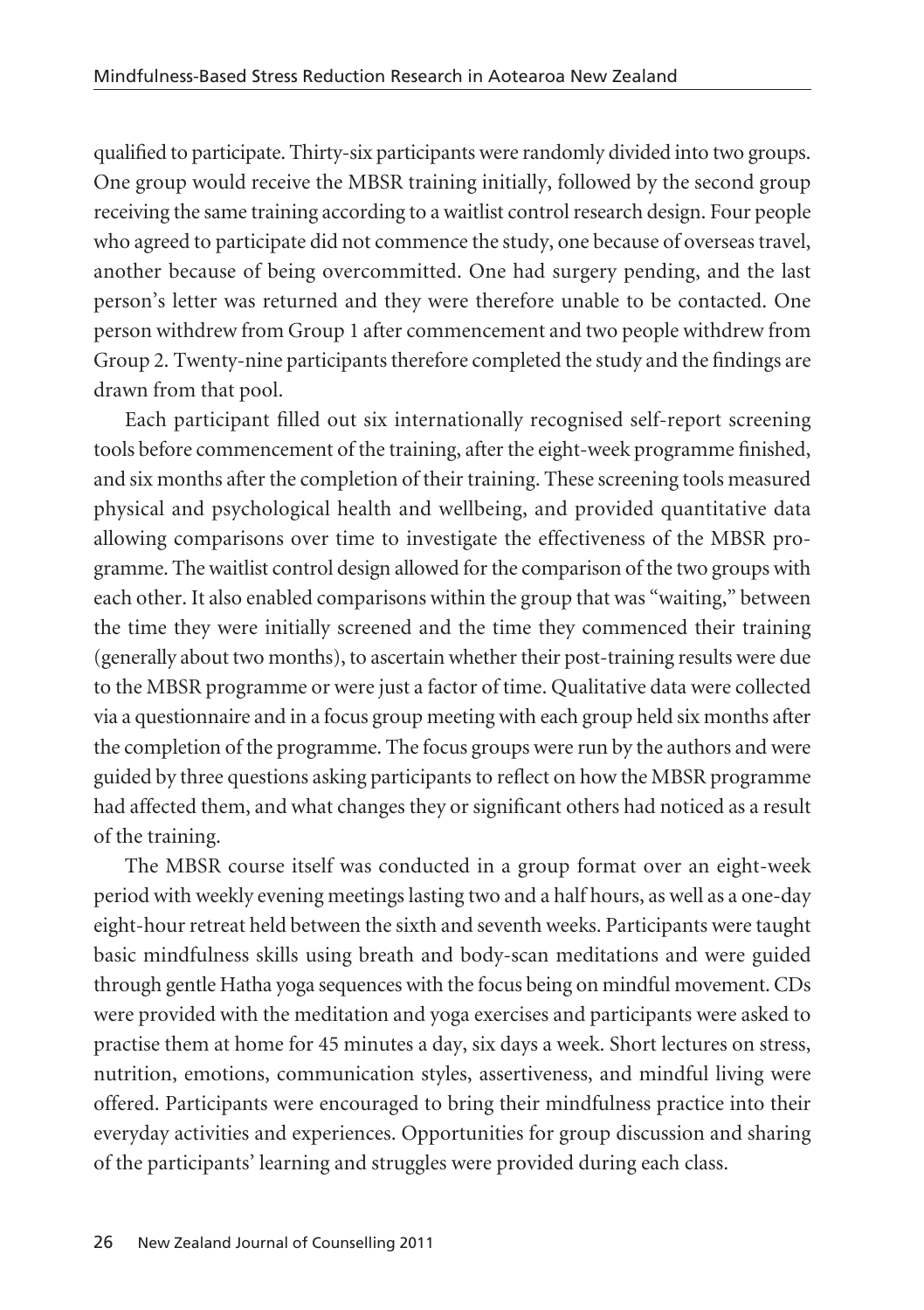Follow-up was done with participants one month after completion of the programme to see how they were going and to troubleshoot their mindfulness practice if required. Six months after completion of the training, participants were asked to fill out a questionnaire about their current use of the MBSR techniques and to participate in a focus group discussion. The questionnaire inquired about participants' ongoing use of the MBSR programme and asked them two questions relevant to the analysis that follows: a) Describe an example of how you apply mindfulness to your everyday living, and b) Have you made any lasting changes as a result of doing MBSR training, and if so, what are they?

The focus groups utilised a semi-structured discussion format guided by three primary questions: a) Have you or your doctor noticed any changes in your physical health over the time of the MBSR study? b) Have you noticed any changes in your emotional wellbeing? and c) Is there anything else you would like to tell us and the group about how the MBSR practices have impacted on your life? Thematic analysis of this data was carried out and is reported in the next section.

#### **Results**

Participants' health and wellbeing improved as a result of their MBSR training and stayed better for six months after training across almost all of the physical and psychological health measures used. These quantitative results, which are reported elsewhere (Simpson & Mapel, 2011), corresponded closely with the qualitative data that are reported here. The qualitative data, obtained through the questionnaire and focus groups that were conducted six months after training was completed, revealed four main themes, with two of those themes having three and two subthemes respectively.

First, positive physiological changes were noted. There were many reports of participants feeling more physically well six months after the MBSR training. For some, their physical improvements had been significant and for one they had been "phenomenal," while for another, "major improvements" had occurred. These improvements among participants related to a variety of symptoms, including eczema, blood pressure, irritable bowel syndrome, reduced frequency and intensity of migraines, and improved management of sinus ventricular tachycardia. Also reported was a decrease in medication use, and better sleeping patterns or less sleep needed, while one person attributed giving up smoking to MBSR. On the other hand, one participant said that her arthritis had not improved and one stated that her blood pressure continued to remain too high.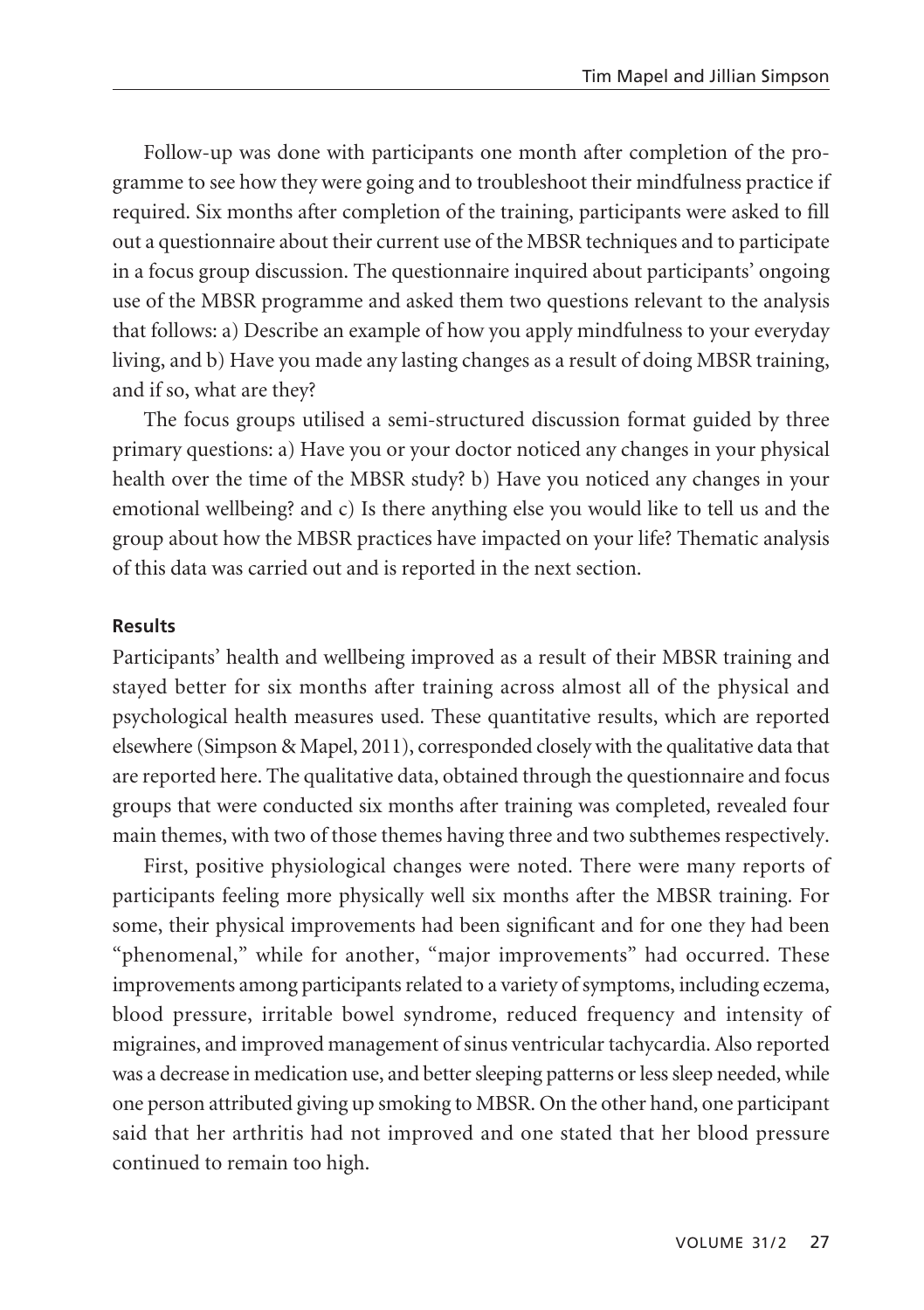Second, there were changes in behaviour. Participants noted generally positive developments related to lifestyle and health that they attributed to the MBSR training. These included being able to do or work more, to better manage behaviours that had previously been difficult or stressful (e.g., driving, travel, moving house, living alone), to manage pain, and to take better care of themselves. Slowing down and taking more time out for themselves was mentioned, as was the regular use of yoga, meditation, or mindfulness—particularly when feeling stressed. Changes in diet and consumer choices were noted alongside an increased awareness of body sensations, and the ability to recognise tension and anxiety as they arose and to reduce them were important behavioural changes. Several participants described their life as "more disciplined," "balanced," and "controlled," and one declared they felt "invincible—able to do things unimaginable before." A representative response from one participant was: "I conduct my life at a slower pace and I am able to disregard the negative issues in my life. Being in a relaxed state mentally and physically is now my priority."

Third, healthy psychological changes occurred in: a) attitudes; b) quality of life/wellbeing; and c) self-efficacy/agency. Regarding attitudes, several participants shared that they were more peaceful, had a more positive attitude toward life, were kinder to themselves, and were putting themselves first more often. An openness and "appreciation of things as they are" were described in relation to what had been difficult feelings such as grief, sadness, and stress, and this allowed room for new and unexpected things to occur. Several participants stated that their attentional focus had changed and they were observing and enjoying the present moment more, living for the moment and "smelling the roses." This helped them to put their lives into perspective and "not fixate on things like in the past, which was a great relief."

Many were clearer and more confident about their abilities to manage stress and were actively involved in slowing down, looking for balance, and knowing their own limitations. Comments also supported feeling a greater sense of interconnectedness with the world and developing a more holistic appreciation of their bodies, feelings, thoughts, food, and environment. One participant commented, "The confidence I have gained helps me through everyday life. I have a much more positive attitude and am prepared to give any of them a go. This has reduced anxiety."

Healthy psychological changes in terms of quality of life and wellbeing were expressed by participants in a variety of ways. The most common response was a greater sense of appreciation and enjoyment of the moment and particularly of the little things in life, such as birds singing, their environment, or simply walking in their gardens. For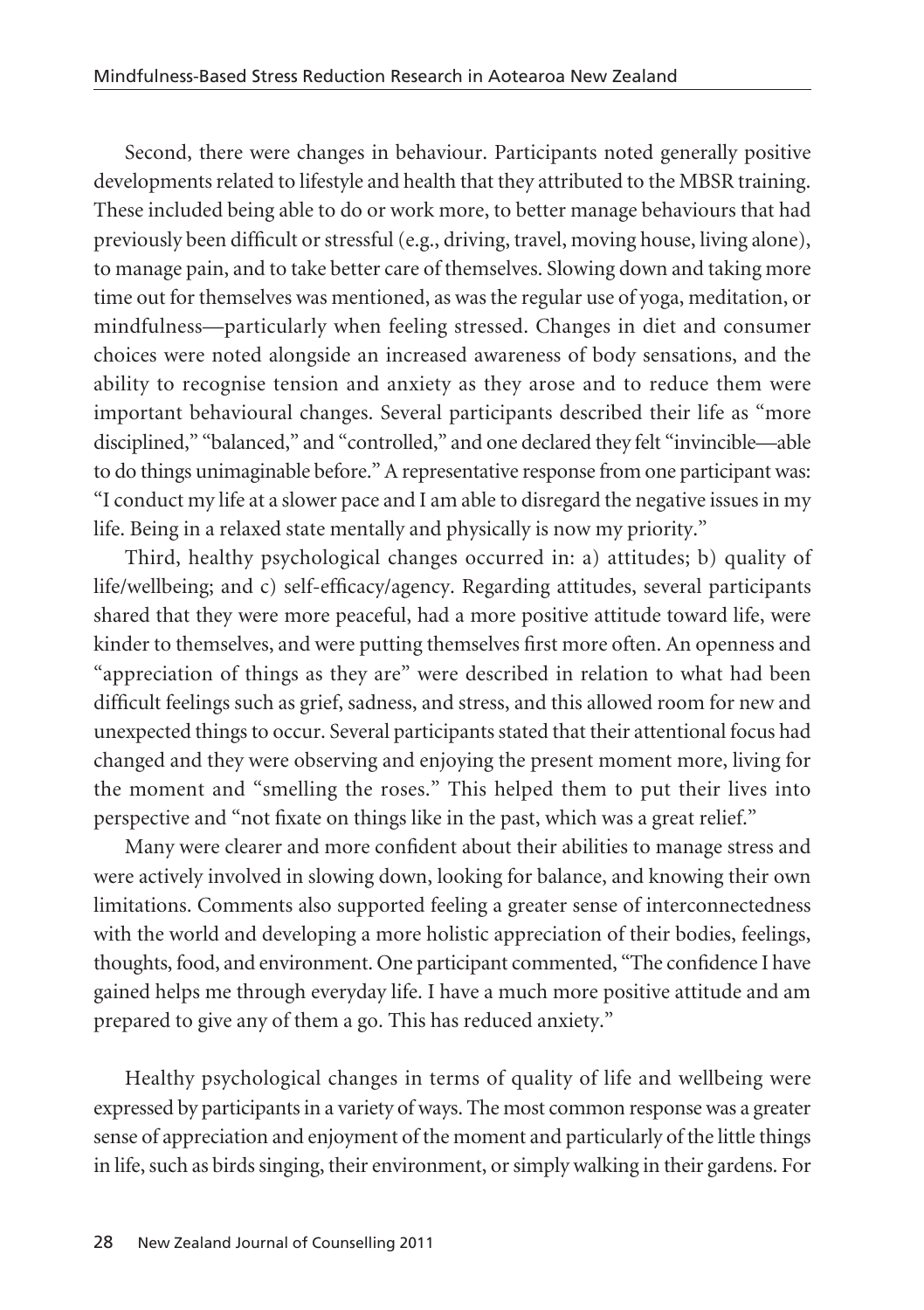some, the training had produced dramatic changes, expressed as "life is worth living now" and the comment that the course had "given me back my life." Others mentioned that their lives were more "stable," "calmer," there were "fewer mood swings," and "more clarity of mind." An ability to manage their stress and anxiety was shared by several participants and expressed by one as "I am less likely now to get as deeply depressed as I was before. I still hit lows but they are not as deep or as long. I can get up and go on again."

Healthy psychological changes in terms of self-efficacy or agency were an important element for many participants. The ability to feel that they had some control over their lives and were able to consciously make choices was a recurrent theme in the data. Participants' comments around this theme provided insight into how they were using the MBSR techniques to good effect. For some, knowledge and confidence that their stress and symptoms were manageable and could be worked with was the key, while others had developed particular applications that worked in their personal circum stances. One participant expressed the former this way: "The most lasting change has been the knowledge that IT IS POSSIBLE for even a stress junkie like myself to de-stress. Even if I don't always practise what I preach, I have that knowledge now. Just the knowledge I can do it keeps me less stressed." Expressions of the latter included: "Not getting worried about abdominal pain, relaxing and waiting for it to go—which has worked;" or "[I] do yoga when muscles are tight and I now know when they are tight or sore;" or "I let go of mind-chatter/worries/what if's, etc., and just be present and feel sensations in the now;" and "I still get very uptight virtually every day but I slow myself and thoughts down and just breathe. After a while I am not as tense as before."

The fourth theme included interpersonal changes around boundaries and relation ships, and feedback received from others. In terms of boundaries, several participants mentioned they were more conscious of whom they spent time with and they were deliberately choosing not to associate with negative people so much. Alongside this, for some, was developing the ability to say "no" and not to be so concerned about what other people thought about them. Others found themselves sharing their experiences and the techniques of MBSR with their friends, while yet others commented that their relationships within their families had improved.

In terms of feedback, participants stated they had received feedback from family, friends, and health professionals. In general, the feedback comprised positive recognition of differences such as the participants' looking well and seeming more relaxed. One participant commented that her partner "notices I'm happier, less bothered, more positive, and the world is a 'beautiful place.'" Others commented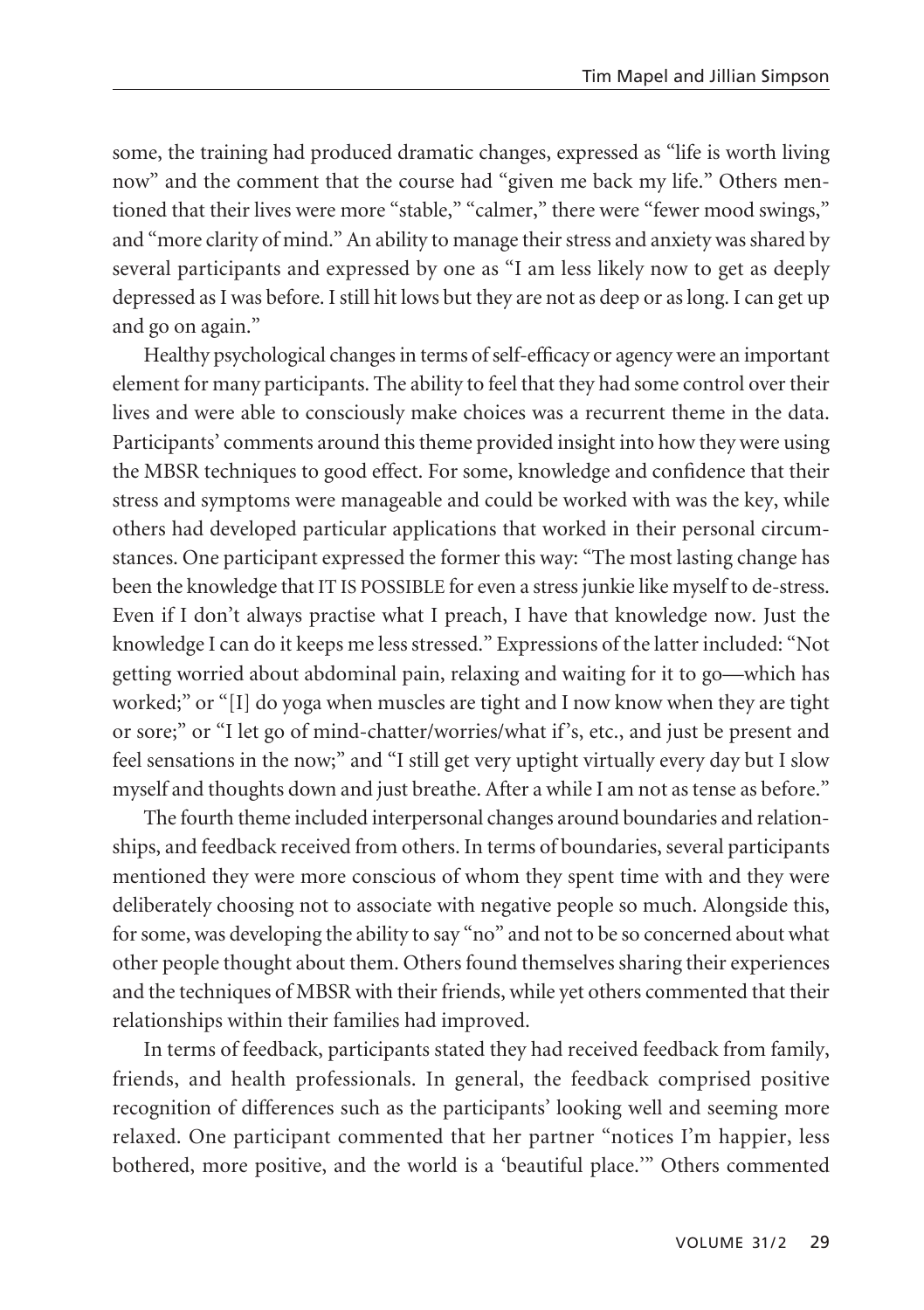that their family noticed them trying to live more in the present moment, and one had a husband who "nudges me to meditate when it has been too long."

### **Case study illustrations**

Two case studies—one male, one female—are offered to personalise the participants' experience of MBSR. These particular case studies were chosen to illustrate the positive and interconnected changes in their chronic health conditions that are representative of many participants' experience.

Alex (a pseudonym) is a 38-year-old Päkehä woman who works part time and is a solo mother to her two children. She has suffered from irritable bowel syndrome (IBS) since the age of ten and this has severely affected her life and caused high levels of anxiety. She described how she knows where every toilet is in town and how her IBS has caused her to restrict her social activities and even decline going for walks with her children "in case she needs a loo." She had tried numerous allopathic and alternative remedies for her condition but with no success. Her goals for the programme at the outset were to find another way of handling stress better so that her life could be less restricted; to try something new, and to make time for relaxation and perhaps gain greater peace of mind.

At the six-month follow-up, Alex wrote "yippee" on her IBS questionnaire, as she had been symptom-free for a while and was "hooked on mindfulness." She was able to go walking again and had even ridden her bike for the first time in 20 years. She was continuing to practise yoga one to three times a week, using sitting meditation to "gather her thoughts," and doing informal mindfulness activities like taking "breathing breaks" and bringing awareness to her communication nearly every day. She had dug a vegetable garden and made positive changes in her diet. She reported, "I am in control over my emotions around my children, concentrating on living in the moment. I am eating better and taking back control of my life." She stated she was less likely to "lose her cool," as she was noticing when she was getting angry and starting to stress. Alex decided to give up smoking the day after finishing the course and had not smoked for six months. "MBSR training has etched in me a way of living that I can extremely benefit from." Alex scored herself eight out of ten for achieving her original goals and scored MBSR ten out of ten for its usefulness. Her ability to utilise the mindfulness techniques and keep them going for six months had made a significant contribution to a less stressed and restricted lifestyle, which translated into feeling more control over her life and having a greater sense of wellbeing.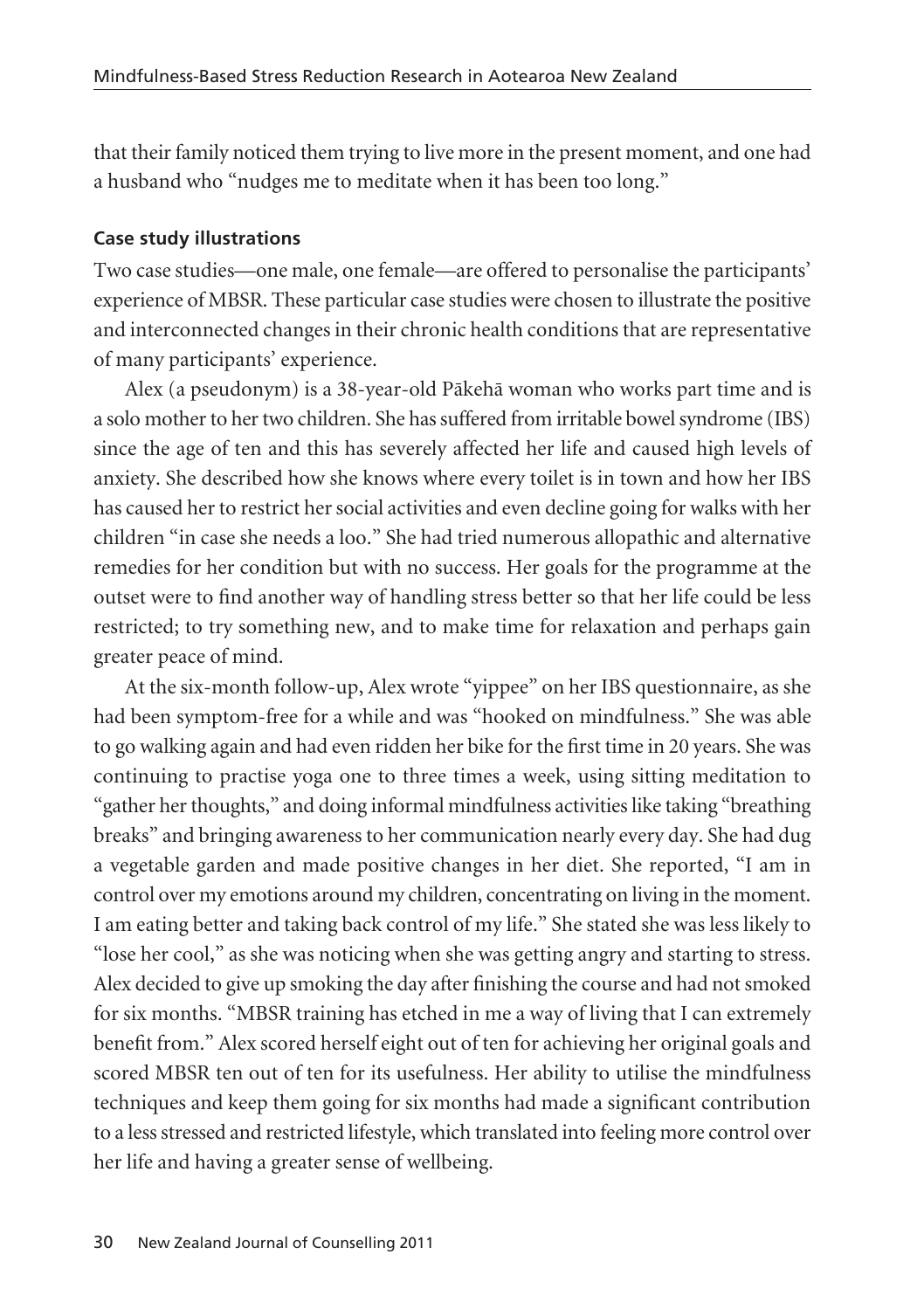Peter (not his real name) is a 54-year-old Päkehä man who has suffered high blood pressure for 30 years and has been taking medication for it during the past eight years. He had a stroke last year and continues to struggle with some weakness on one side of his body and some speech hesitation as a result. His personal goals for participating in the study initially were to become an improved person in terms of his breathing, yoga, and every part of his life.

At the six-month follow-up, Peter was continuing to use the formal body scan and sitting meditation more than four times a week, with a preference for the former. The breathing exercises had had a huge impact on his blood pressure and, if anything, it was too low now. He began the day early with meditation and found that helped set a calm and relaxed tone for the rest of his day. Peter was also using informal mindful ness techniques daily, including taking "breathing spaces" and cultivating awareness of daily activities such as eating, body sensations, and communications. Peter stated, "I now consciously think in the present moment a lot more. I try to use it mostly when I am alone and occasionally when I am with somebody." He considered he had made lasting changes as a result of MBSR: "I am totally mindful about everything in my life and it is wonderful to watch the changes it has brought, e.g., eating, breathing." He gave himself top marks out of ten for the achievement of his original goals and scored MBSR ten out of ten for its overall usefulness. Peter's commitment to mindfulness practice had resolved his long-standing high blood pressure issue and he was feeling much more peaceful and content within himself and with the world.

## **Discussion**

The results of the qualitative data were very positive. Participants found a range of different ways to engage with the MBSR training and to make it work for their lives in meaningful ways. Overall, they got better and stayed better six months afterwards and reported an increase in their physical and psychological health and wellbeing. The results of this study align closely with overseas research carried out over the past 30 years (Baer, 2003; Grossman et al., 2004), indicating that MBSR is an appropriate and effective intervention in an Aotearoa New Zealand context.

Two key components of mindfulness meditation are: 1) being encouraged to live in the present moment with openness and acceptance, and 2) developing a more defused or decentred quality of attention toward experience. Focusing on the present moment with openness and acceptance enabled participants to develop a greater appreciation of their experience. In order to do this they had to slow down, and this subsequently led to a greater sense of peace and calm in their lives and an increased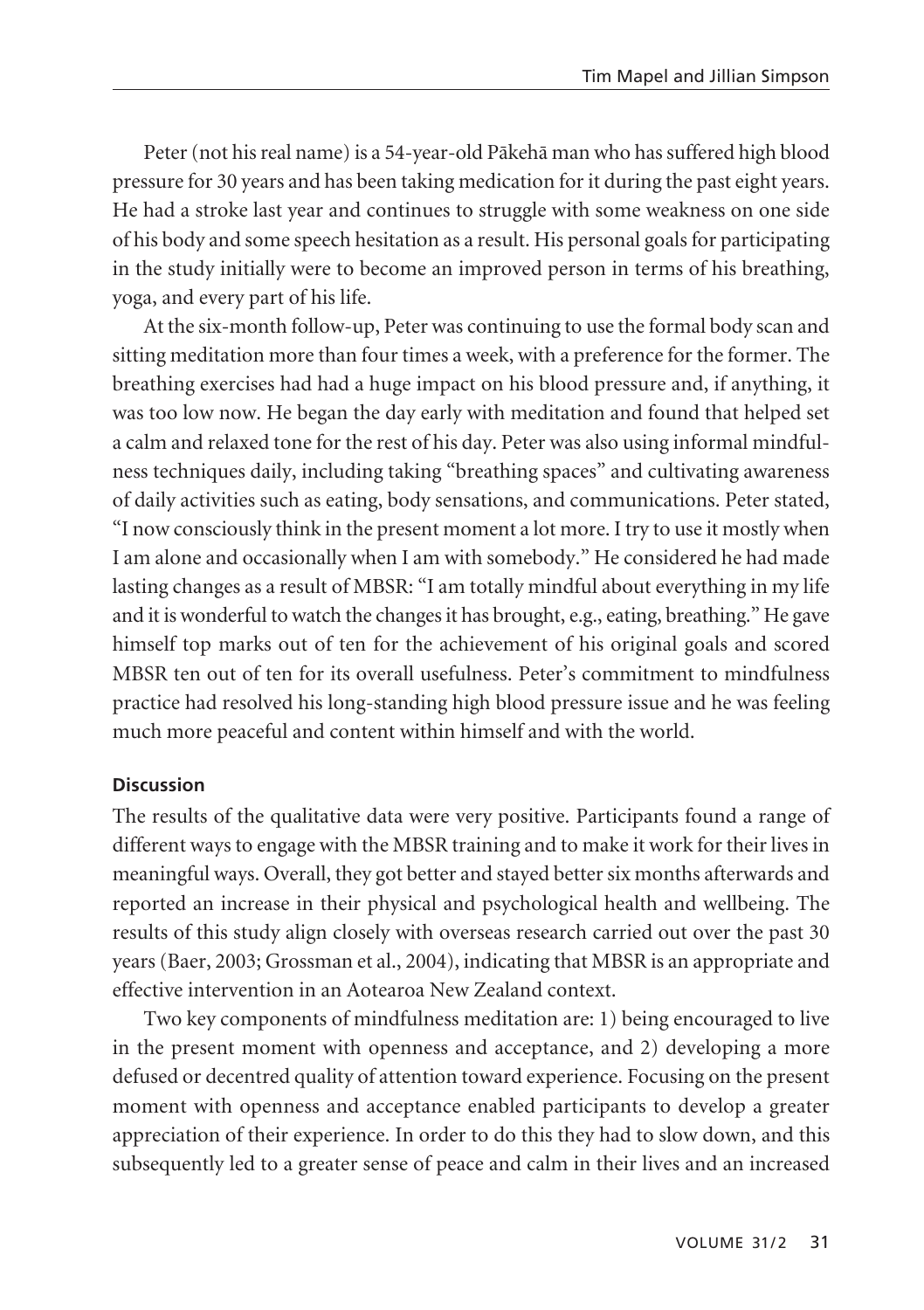quality of life and sense of wellbeing. The practice of breath and body-scan meditations, yoga, and mindfulness of daily life activities established and strengthened an increased openness and acceptance toward life. This in turn instilled a greater sense of hope in many participants.

Developing a more defused or decentred reflective quality of attention toward experience taught participants that their pain and suffering was something that could be worked with and they did not have to sit silently and suffer. Their thoughts, feelings, and sensations were not core to their identity, but rather momentary phenomena passing through awareness. They began to appreciate the possibility of responding in a new, wise, and compassionate way, rather than reacting to pain or distress in old habitual ways of aversion or avoidance. Participants also learned that they could direct their attention and that they could choose what to attend to or not. This realisation that through mindfulness there was the possibility of developing a new relationship with their chronic illness and a range of different responses to it—was empowering and life-altering for many participants.

MBSR was designed to be delivered in a group format, and the collective learning that occurs and its relatively inexpensive delivery are clearly two of its strengths for the health system. However, the skills of mindfulness and its basic principles could also be taught to clients individually. The techniques of mindfulness meditation and the attitude of mindful living is something that counsellors can develop for themselves and then offer to their clients. Encouraging clients to slow down, to live more in the present moment, and to defuse or decentre their experience would benefit them and provide a platform for their acquiring better coping strategies. The results of this research indicate that teaching people how to develop a new relationship with their stress and pain can be significant. Learning to meditate, reading some of the numerous books on mindfulness, and attending a training course could be some of the ways to further an interest in this approach. A future article could consider incorporating mindfulness into the work of counselling practitioners.

This study was conducted by a registered nurse and a counsellor, while overseas, MBSR programmes have been delivered by a wide range of health professionals, attesting to its flexibility. The use of mindfulness approaches is not limited to any particular professional group. However, there is ongoing discussion regarding the extent of or necessity for mindfulness practice and training for MBSR instructors themselves (Dawson & Turnbull, 2006; Grossman et al., 2004; Kabat-Zinn, 1990; Segal et al., 2002) and this is an area in need of additional research.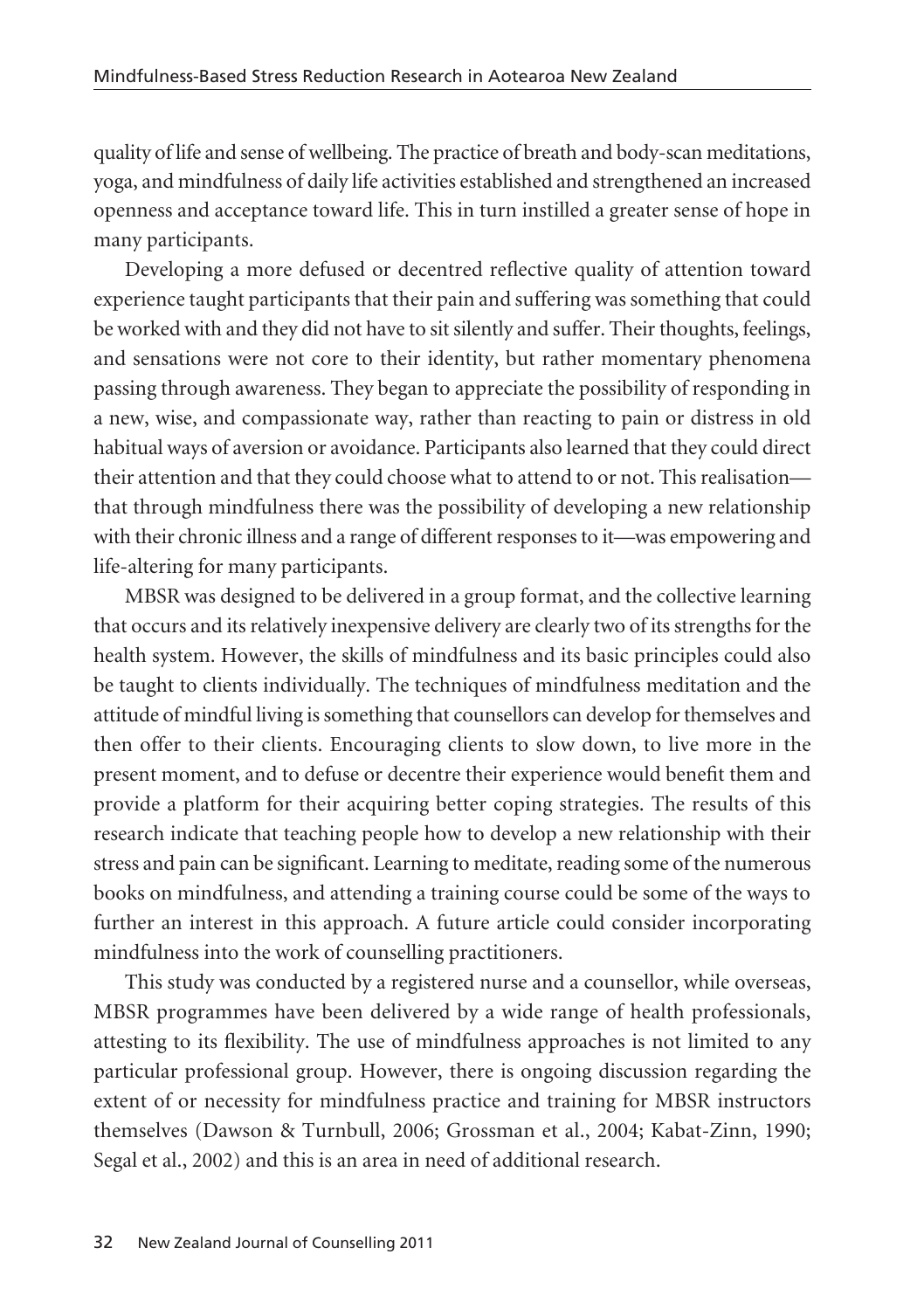Several limitations of this study are worthy of note. A sample size of 29 is relatively small and this could be enlarged through the inclusion of the Waikato DHB study or further studies in Aotearoa New Zealand. All of the data were obtained through subjective self-report measures and these could have been made more reliable with the use of objective data sources. While efforts were made to collect both positive and negative data from participants, the fact that the focus groups were conducted by the researchers themselves may have created a "halo effect" on the responses given. Followup with participants who dropped out of the study may have provided further insight into the limitations of this approach.

The participants who completed this study were highly motivated and committed and thus it had a very low dropout rate. This high level of commitment is needed given the number of hours of homework required by participants each week and may not be achievable with all populations. The participants in this study were 80% female and only two identified themselves as Mäori and one other as non-Päkehä; thus, they were not representative of the New Zealand population as a whole. Further research is needed to determine whether MBSR is suitable for Mäori and for New Zealand men, as the sample size was so small in this study.

## **Conclusion**

Participants in this study benefitted greatly from the MBSR programme. Mindfulness meditation helped them to increase their physical and psychological health and wellbeing and gave them tools to manage their chronic health problems more satisfactorily. Internationally, MBSR has been shown to be beneficial to chronic sufferers of ill-health and this research has suggested it can be effective in an Aotearoa New Zealand context as well. Mindfulness approaches have also been applied to other client groups and have been found to be successful in treating a wide range of conditions. Mindfulness techniques are used to practise and strengthen the mind's inherent ability to be selfaware and to develop a reflective sense of detachment from present-moment experience. While designed to be delivered in a group format, MBSR and its related approaches could be adapted for one-to-one counselling. Encouraging a more open and accepting attitude to present-moment experiences and developing a more defused or decentred perspective on thoughts, sensations, and feelings is a powerful alternative to habitual ways of being and is effective in coping with stress and pain.